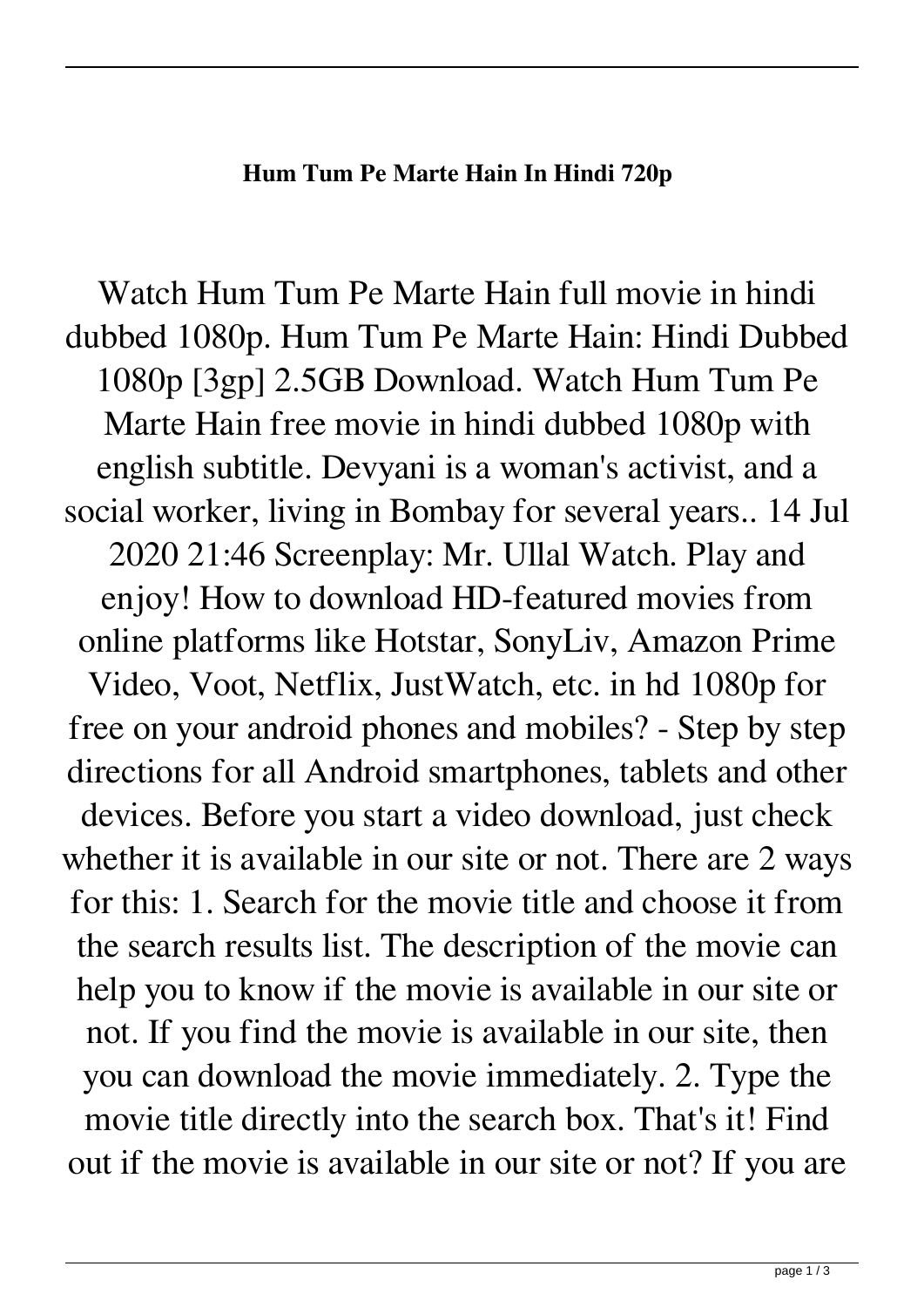having trouble with finding your favorite movie in our site, then please contact us and we will help you to find the movie. Downloading movies for free is no more a challenging task. That's why we are providing this guide to assist you to download movies from online video streaming services like Hotstar, SonyLiv, Amazon Prime Video, Voot, Netflix, JustWatch, etc. without spending a single penny. Step-by-step guide How to Download Movies from Hotstar Free Hotstar TV Video Downloader is the first and the easiest way to download hotstar tv videos from the online platform. Just choose the movie you want to download, and you will be prompted with the direct download link. Once the video file is downloaded, it can be saved in any of the supported formats including MKV, MP4, 3GP, XAVC, MOV, MP3, FLAC, and AVI etc. Method 2: How to download movies from SonyLiv 2.